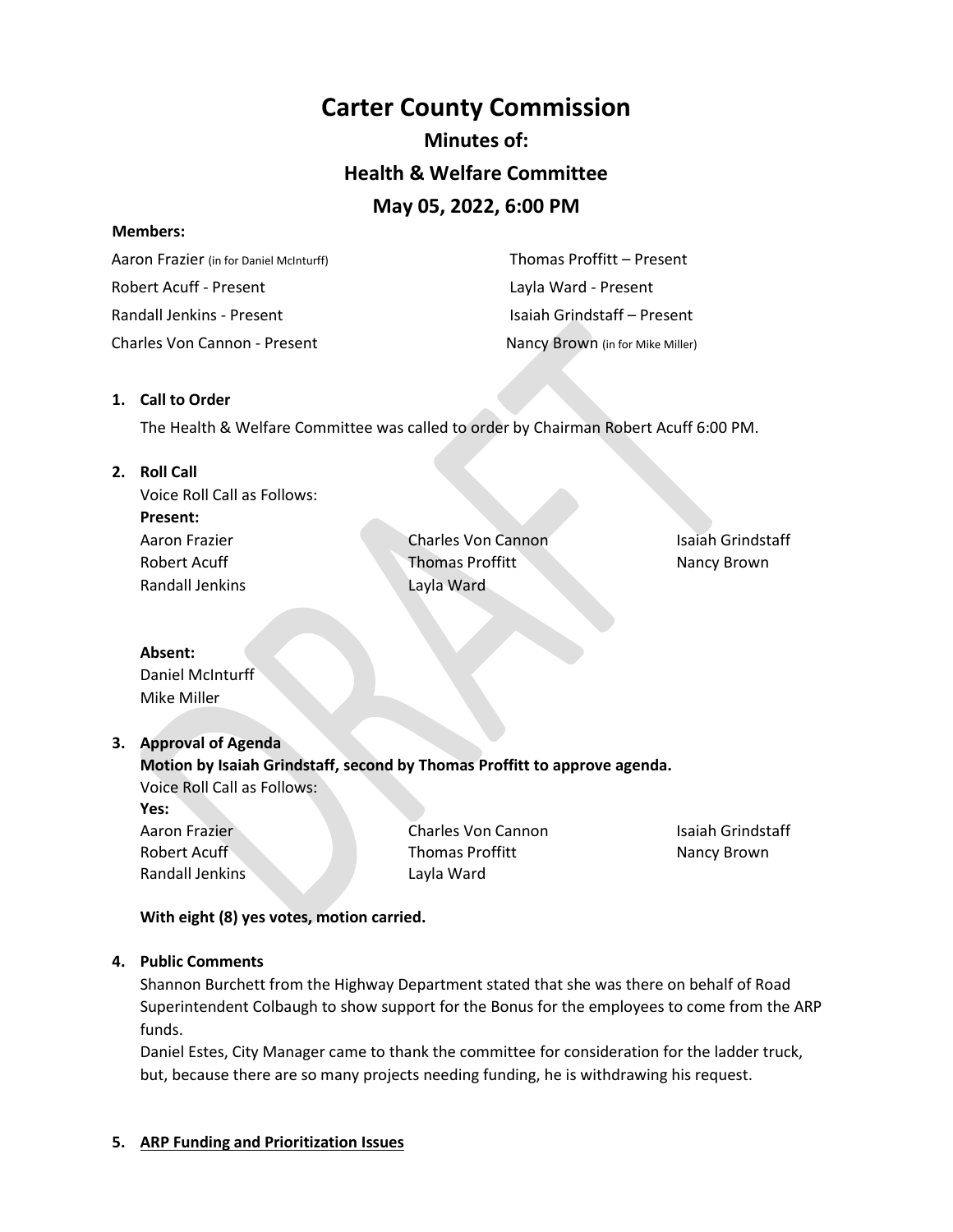Charles Von Cannon asked Chairman Acuff how far over budget are the requests for funding from ARP. Chairman Acuff replied that they are \$4. Million over budget and he just got a request for \$1,224,750 for a waste treatment facility to service up around Watauga Lake. He reminded the committee that there are two pots of money here. TDCE at \$7,478,770.57 and the ARP at \$10,953,291. Already committed money from the ARP fund is \$1,314,637.60. Remaining ARP funds are \$9,638,653.40.

### **Proposal List**

#### **#4 Carter County Essential Employees Bonuses 306 x 12,000 = 3,624,000**

Nancy Brown asked what is being considered for the employees? Discussion began about what other neighboring counties have done and what the qualifications are for a bonus. There were suggestions that the office holders certify who worked and if they qualify for the money. Carolyn Watson, Finance Director stated that she would get the exact dates that qualify. Mayor Woodby stated that she agreed that the employees should get a bonus, this fund does stipulate that employees can receive money as a bonus for hours worked, we have to take care of our employees. The Finance Department will not be able to tell who worked from home and who didn't, other counties are giving a set amount across the board. She also informed the committee that neighboring counties were giving \$3000 to \$5000. Aaron Frazier stated that there would not be the 306 employees that would qualify, he estimates that it would be more like 250. Qualifications for receiving the bonus is being employed or hired during March 2020 and November 2021 and still employed by the county.

**Motion by Nancy Brown, second by Thomas Proffitt to provide a bonus to qualifying employees in the amount of \$5000.** 

Voice Roll Call as Follows: **Yes:**

Aaron Frazier Robert Acuff Randall Jenkins

Charles Von Cannon Thomas Proffitt Layla Ward

Nancy Brown

#### **Abstain:** Isaiah Grindstaff

## **With seven (7) yes votes, one (1) abstain, motion carried.**

They will wait on the Finance Department for the final figures.

## **#1 Carter County / Skyline / Skybest Fiber Based Internet \$3,200,000 (\$2,500,000 from ARP with \$600,000 coming from the general fund and \$100,000 from Carter County Schools)**

Chairman Acuff stated that the grant has already been submitted, they asked for \$9.9 million. This meets all requirements for the ARP funding.

## **Motion by Randall Jenkins, second by Aaron Frazier to keep this on the Proposal List.**

Voice Roll Call as Follows:

**Yes:** Aaron Frazier Robert Acuff Randall Jenkins Charles Von Cannon Thomas Proffitt Layla Ward **With eight (8) yes votes, motion carried.** 

Isaiah Grindstaff Nancy Brown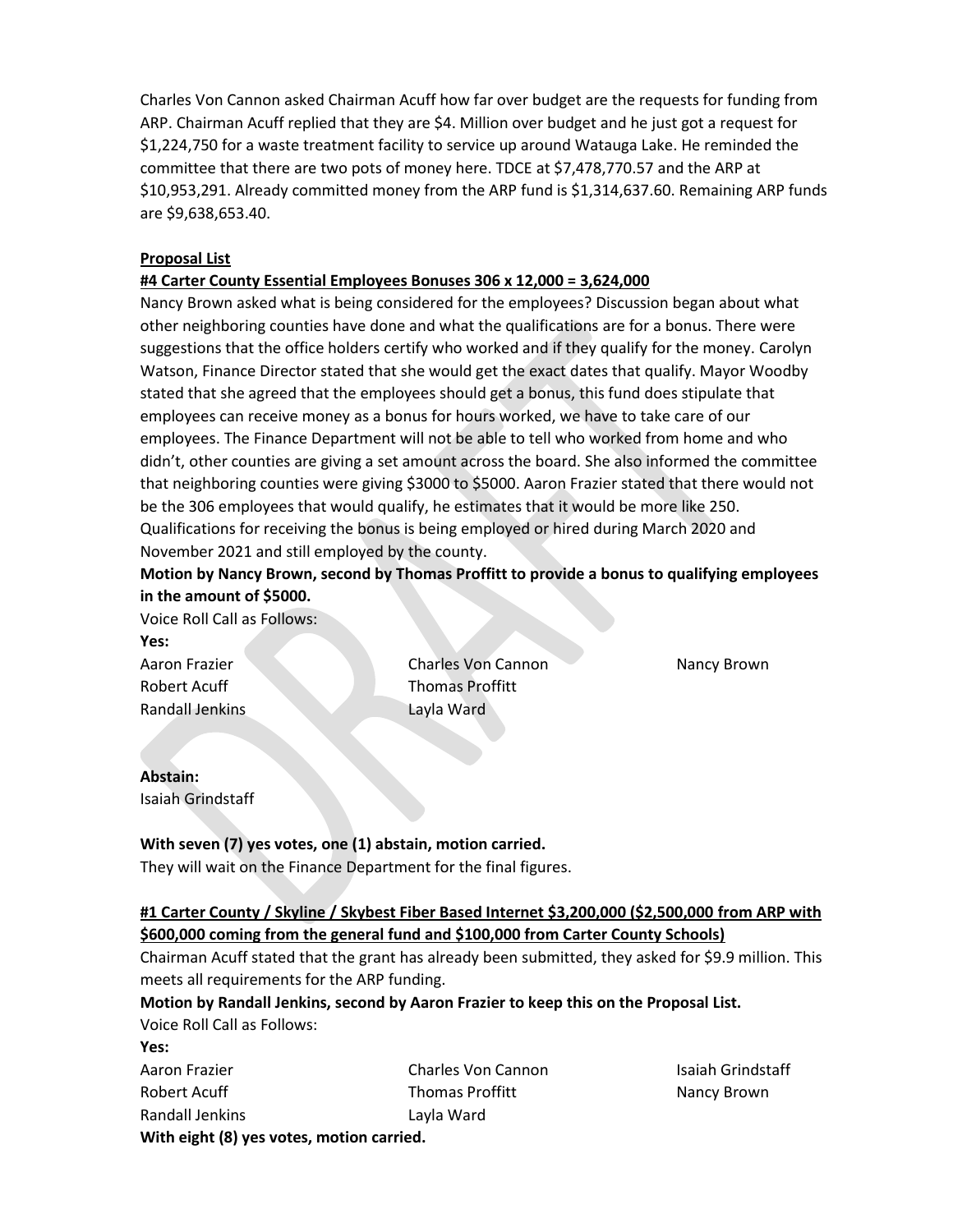#### **#2 Carter County EMS – Ambulance \$241,124.**

Mr. Frazier stated that there was some confusion in the Budget Committee while looking at the outside agencies. There are several ambulances on the list. The Rescue Squad, and Elk Mills, Poga Project. There was also the question if the EMS was going to be able to man a new ambulance. Mr. Frazier also stated that he has heard that there are several that are sitting and not being used. Mr. Grindstaff asked if we want a new ambulance sitting in a station where it doesn't get used very often. It was suggested that they skip this and come back to it after there is more information with all requests for ambulances.

#### **#3 Carter County Health Department \$127,700.**

Chairman Acuff stated that this is a match of grant money coming from the state. **Motion by Randall Jenkins, second by Nancy Brown to keep this on the Proposal List.** Voice Vote as Follows:

**Yes:**

Aaron Frazier Robert Acuff Randall Jenkins

Charles Von Cannon Thomas Proffitt Layla Ward

Isaiah Grindstaff Nancy Brown

#### **With eight (8) yes votes, motion carried.**

#### **#5 Carter County 911 – Mobile Ready Emergency Center \$47,375.**

**Motion by Isaiah Grindstaff, second by Thomas Proffitt to keep this on the Proposal List.** Voice Roll Call as Follows

**Yes:** Aaron Frazier Robert Acuff Randall Jenkins

Charles Von Cannon Thomas Proffitt Layla Ward

Isaiah Grindstaff Nancy Brown

**With eight (8) yes votes, motion carried.** 

#### **#6 The Grief Recovery Method (\$200 / attendee).**

Chairman Acuff stated that he has not gotten any more information on this. **Motion by Randall Jenkins, second by Aaron Frazier to remove this from the Proposal List.**  Voice Roll Call as Follows:

**Yes:**

Aaron Frazier Robert Acuff Randall Jenkins

Charles Von Cannon Thomas Proffitt Layla Ward

Isaiah Grindstaff Nancy Brown

#### **With eight (8) yes votes, motion carried.**

#### **#7 Carter County Fire Association 4 x \$150,000 =\$600,000**

#### **#8 Carter County Watauga VFD \$150,000.**

Thomas Proffitt suggested that they put number 7 and 8 together. **Motion by Randall Jenkins, second by Layla Ward to keep this on the Proposal List.** Voice Roll Call as Follows: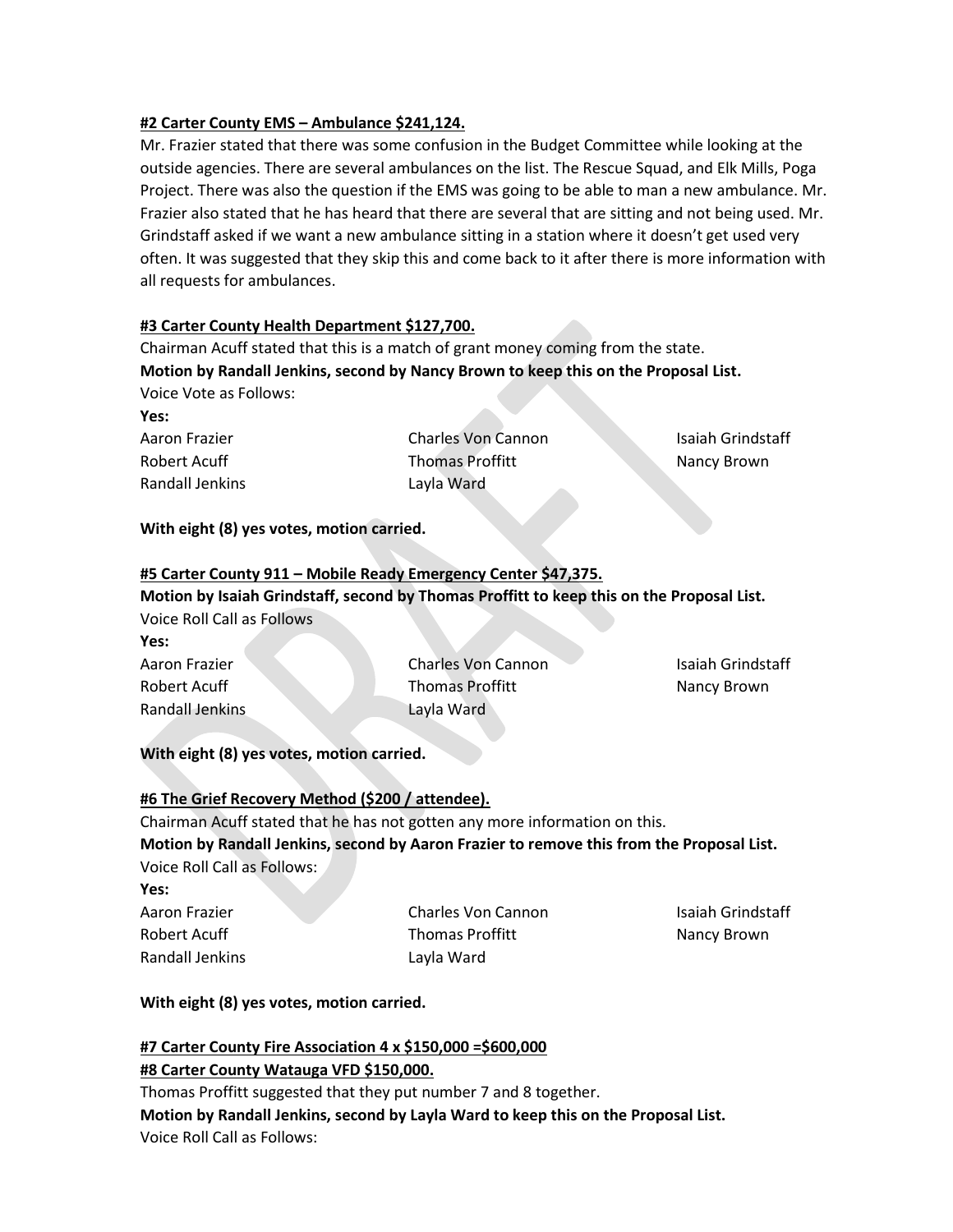**Yes:** Aaron Frazier Robert Acuff Randall Jenkins

Charles Von Cannon Thomas Proffitt Layla Ward

Isaiah Grindstaff Nancy Brown

**With eight (8) yes votes, motion carried.** 

#### **#9 City of Elizabethton Fire Department Ladder Truck Request \$1,500,000.**

City Manager Daniel Estes withdrew this request.

#### **#10 Friends of the Animal Shelter Spay and Neuter Facility \$655,000.**

**Motion by Thomas Proffitt, second by Nancy Brown to leave this on the Proposal List but ask for more information.** 

Voice Roll Call as Follows: **Yes:**

Aaron Frazier Robert Acuff Randall Jenkins

Charles Von Cannon Thomas Proffitt Layla Ward

Isaiah Grindstaff Nancy Brown

#### **With eight (8) yes votes, motion carried.**

#### **#11 Carter County Drug Prevention \$60,000.**

**Motion by Aaron Frazier, second by Isaiah Grindstaff to remove this from the Proposal List.**  Voice Roll Call as Follows:

| Yes:            |                           |                   |
|-----------------|---------------------------|-------------------|
| Aaron Frazier   | <b>Charles Von Cannon</b> | Isaiah Grindstaff |
| Robert Acuff    | <b>Thomas Proffitt</b>    | Nancy Brown       |
| Randall Jenkins | Lavla Ward                |                   |

**With eight (8) yes votes, motion carried.** 

**#12 Poga, Elk Mills CC Ems \$553,674, Ambulance \$225,510, Fire Pumper \$312,550.**  Revisit with the request for ambulances.

#### **#13 Constables of Carter County \$48,000.**

**Motion by Nancy Brown, second by Aaron Frazier to keep this on the Proposal List but to allocate the money to the Constables Association and let them distribute it as needed.** 

Voice Roll Call as Follows:

**Yes:**

Aaron Frazier Robert Acuff Randall Jenkins Charles Von Cannon Thomas Proffitt Layla Ward

Isaiah Grindstaff Nancy Brown

**With eight (8) yes votes, motion carried.** 

**#14 Danner Bridge Replacement, 1st Utility District \$13,898.15 (Est) #15 Blevins Hollow Bridge Replacement, 1 st Utility District \$55,212.15 (Est)**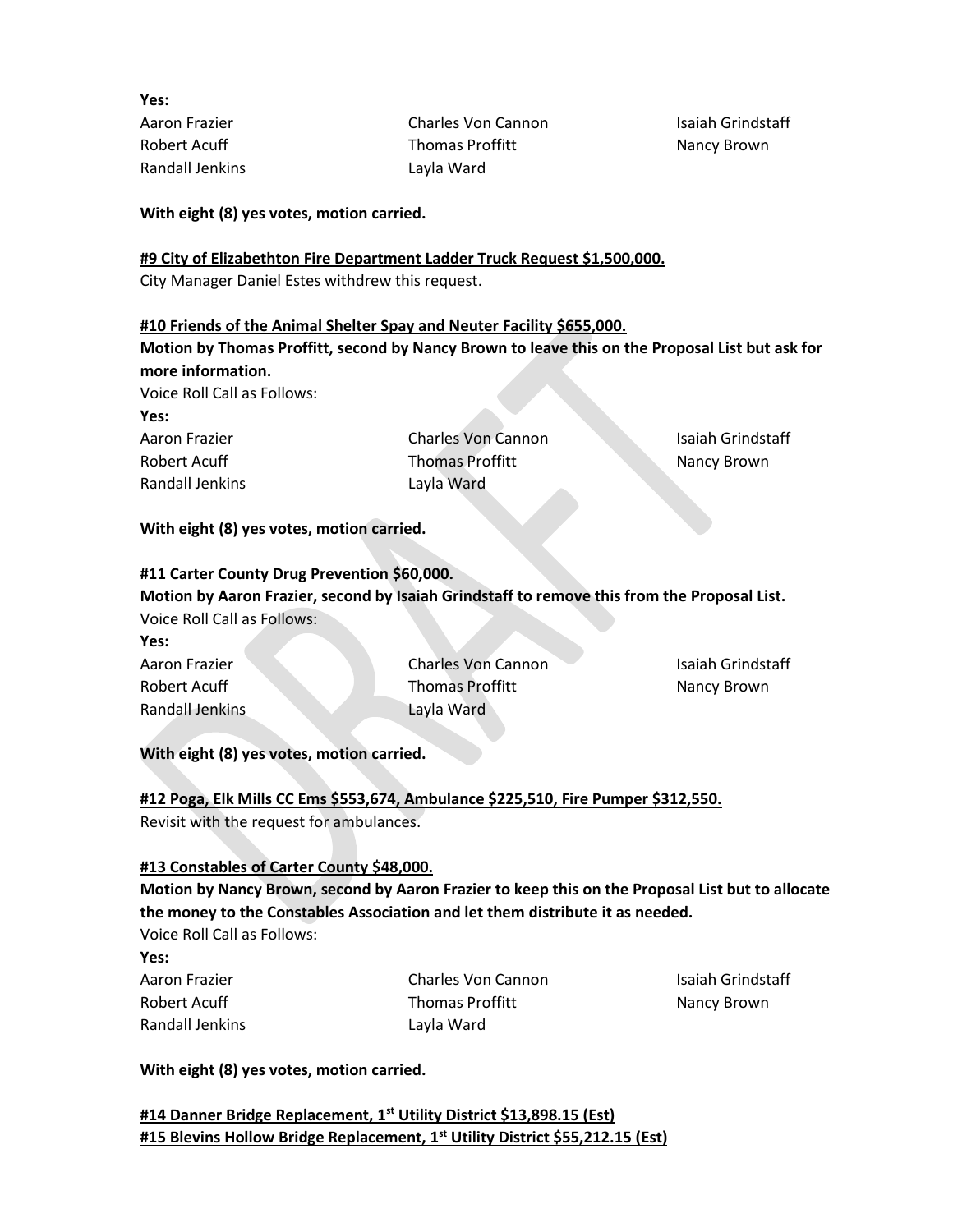## It was suggested that #14 and 15 be voted on together. **Motion by Randall Jenkins, second by Isaiah Grindstaff to keep this on the Proposal List.** Voice Roll Call as Follows: **Yes:**

| Aaron Frazier   | Charles Von Cannon     | Isaiah Grindstaff |
|-----------------|------------------------|-------------------|
| Robert Acuff    | <b>Thomas Proffitt</b> | Nancy Brown       |
| Randall Jenkins | Lavla Ward             |                   |

#### **With eight (8) yes votes, motion carried.**

#### **#16 United Way of East TN Highlands in Carter County, \$50,000.**

Finance Director Carolyn Watson stated that she would add a stipulation that they have to provide the organizations that were given the money and what they did with it.

**Motion by Charles Von Cannon, second by Randall Jenkins to keep this on the Proposal List with the stipulation that they provide where the money went and what it paid for.** 

Voice Roll Call as Follows:

| ۰.<br>__ |
|----------|
|----------|

Aaron Frazier Robert Acuff Randall Jenkins Charles Von Cannon Thomas Proffitt Layla Ward

Isaiah Grindstaff Nancy Brown

#### **With eight (8) yes votes, motion carried.**

## **#17 Carter County First Responders Radio Communication, \$3,700,000 (Est) Motion by Randall Jenkins, second by Nancy Brown to keep this on the Proposal List.**  Voice Roll Call as Follows:

**Yes:** Aaron Frazier Robert Acuff Randall Jenkins

Charles Von Cannon Thomas Proffitt Layla Ward

Isaiah Grindstaff Nancy Brown

## **With eight (8) yes votes, motion carried.**

#### **TDEC Project List**

## **#1 Peter's Hollow Water / Utility \$200,000**

Mayor Woodby stated that she has been informed that this project does not meet the criteria for the TDEC funding and will need to be moved to the ARP Proposal List.

## **Motion by Thomas Proffitt, second by Aaron Frazier to move this to the ARP Proposal List.**

Voice Roll Call as Follows:

**Yes:**

Aaron Frazier Robert Acuff Randall Jenkins Charles Von Cannon Thomas Proffitt Layla Ward

Isaiah Grindstaff Nancy Brown

#### **With eight (8) yes votes, motion carried.**